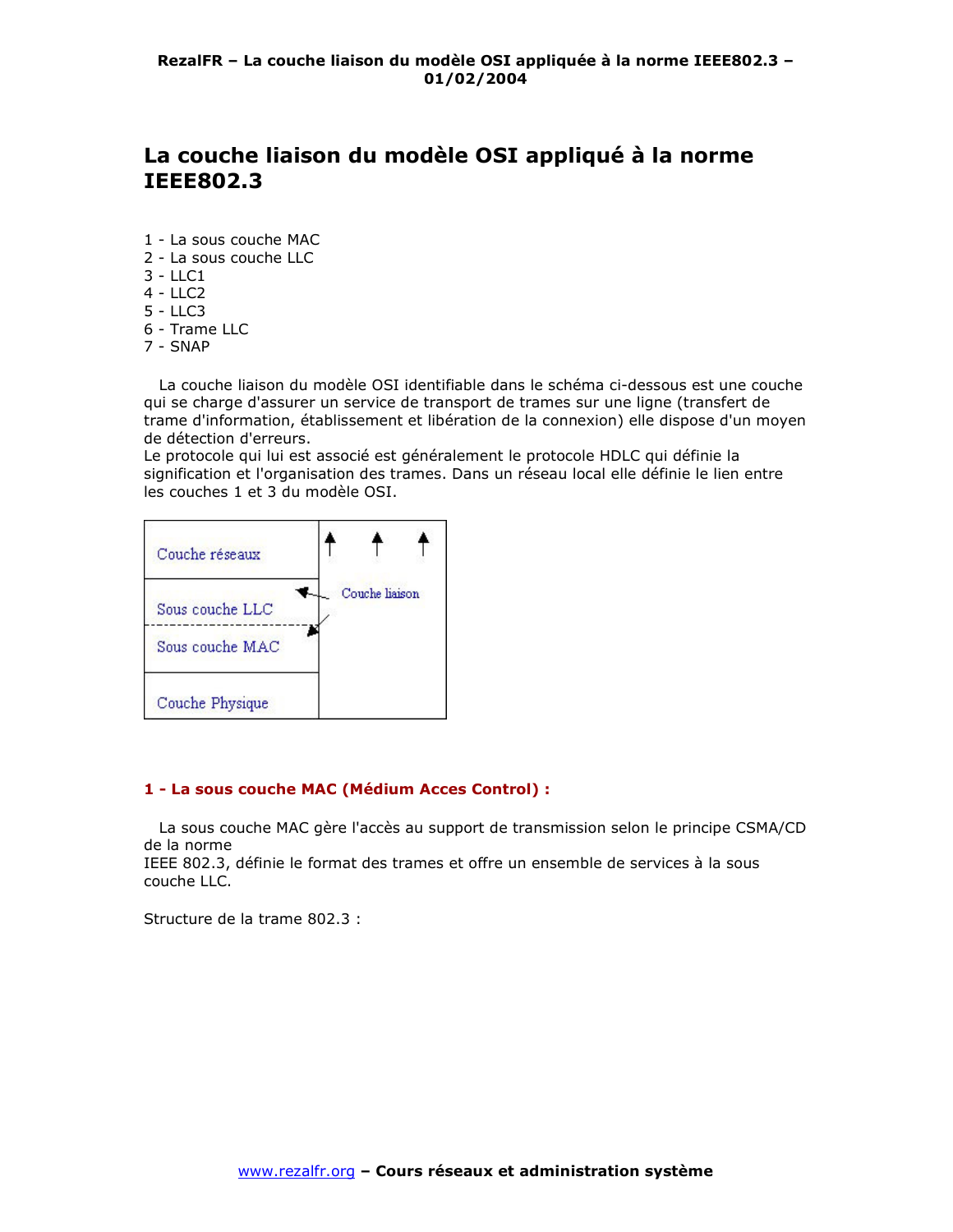| Préambule<br>0101.010 | Délimiter de trame<br>10101011 | @ Destinataire | @ Sources | Type ou Lg | Données   | Bourrage | FCS      |
|-----------------------|--------------------------------|----------------|-----------|------------|-----------|----------|----------|
| 7 Octets              | 1 Octet                        | 6 Octets       | 6 Octets  | 2 Octets   | 46 a 1500 | ******** | 4 Octets |

1- Le préambule, composé de 7 octets formé d'une succession de 0 et de 1 assure la synchronisation du récepteur sur la trame.

2- Le délimiteur de trame permet de retrouver le premier champ des adresses.

3- Les @ destinataire et source sur 6 octets dont les trois octets de poids fort identifie le constructeur. Ces adresses aussi appelées adresses physiques sont uniques. Elles permettent d'identifier l'interface réseau.

4- Le champ longueur indique le nombre maximum d'octets de données définies par la norme.

5- Le champ de bourrage et utilisé pour complété les trames dont la longueur est inférieure a la limite imposé par la norme.

6- Le champ FCS (Frame Check Séquence) est une somme de contrôle calculée suivant un code de redondance cyclique (CRC).

La norme 802.3 définie également des valeurs par défaut des principaux paramètres de fonctionnement:

- Slot time égale àla durée d'émission de 512 bits.

- Temps inter-trames de 9.6µs pour des débits de 10Mbit/s et de 0.96µs pour des débits de 100 Mbit/s.

- Taille minimum des trames fixé a 64 octets, et une taille maximum de 1518 octets.

- Le nombre maximum de retransmission et fixé a 16.

#### 2 - La sous couche LLC

La sous couche LLC (Logical Link Control) repose sur la sous couche MAC qui contient des mécanismes (méthode d'accès CSMA/CD, jeton) pour obtenir une exclusion mutuelle entre les stations qui partagent le même support (anneaux, bus). Elle est définie par l'IEEE 802.2 et destinée aux réseaux locaux.

Quand la station a gagné son droit de parole, la sous couche LLC contrôle la transmission de données par plusieurs type de service :

#### 3-LLC type 1

Service sans connexion et sans acquittement (ou mode datagramme) : la couche LLC aiguille les données vers les protocoles de couche 3 sans Contrôle d'erreur.

## 4- LLC type 2

Service avec connexion, une connexion est établie entre l'émetteur et récepteur avant tout envoi de données. les trames sont numérotées pour garantir une bonne organisation. En plus du service d'aiguillage de LLC1, un contrôle d'erreur de séquencement des données et de flux est effectué. Le protocole est identique a HDLC.

#### 5- LLC type 3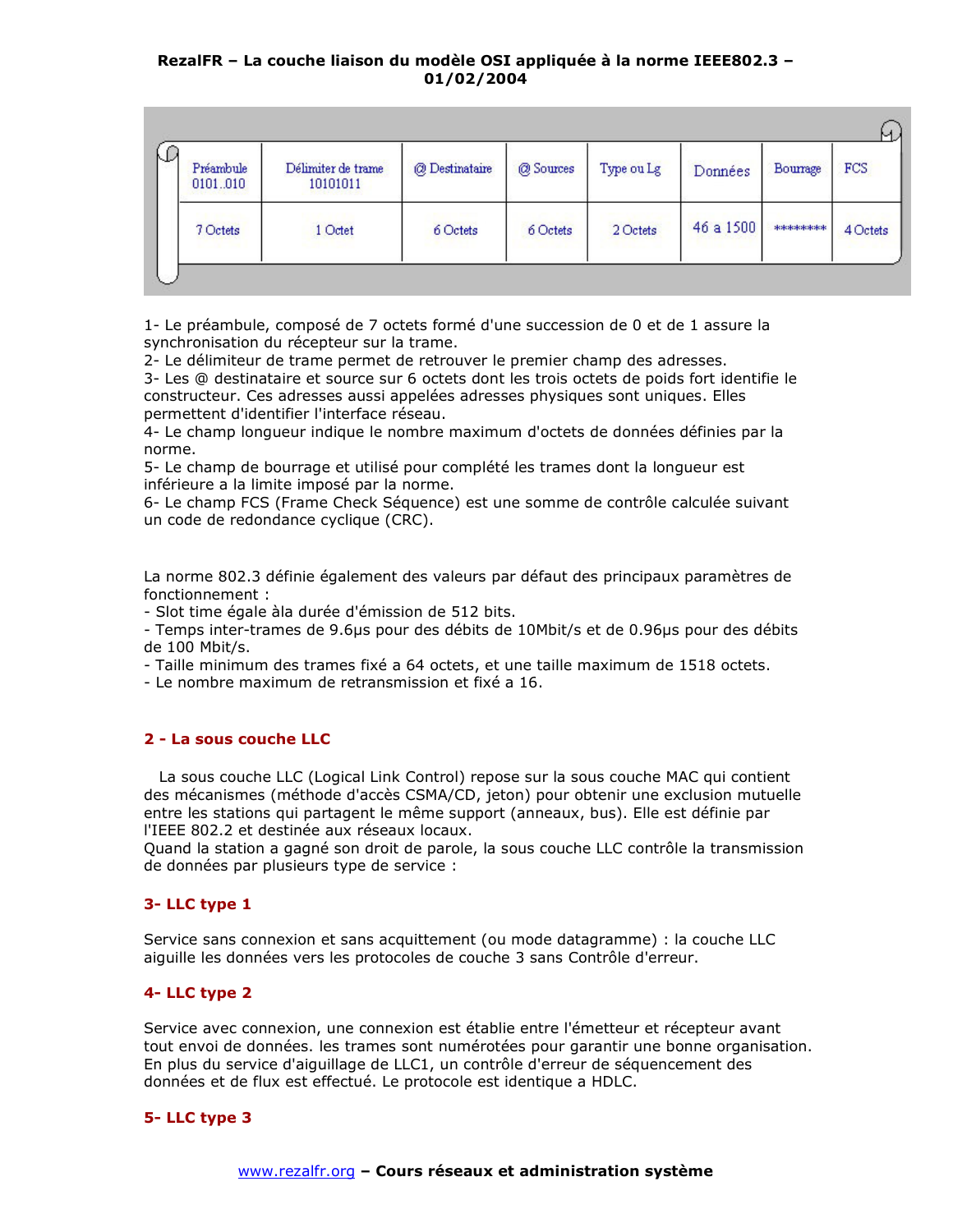Ce mode de fonctionnement a été ajouté à la norme initiale pour les besoins des réseaux industriels. Ils permettent entre autres l'acquittement des trames, avec réponse automatique.

Dans les réseaux locaux c'est le type LLC1 qui est principalement utilisé (Ethernet, Token Ring) pour sa fonction d'aiguillage. Tous les réseaux n'ont pas besoin de cette couche. Les réseaux Ethernet II utilise un aiguillage se faisant en lisant le champs type de la trame MAC.

# 6 - Structure de la trame LLC

| <b>DSAP</b> | SSAP   | Contrôle                                                                   | <b>DATA</b> |
|-------------|--------|----------------------------------------------------------------------------|-------------|
| 8 bits      | 8 bits | $\begin{array}{l} \text{Sbits (LLC1)}\\ \text{16 bits (LLC2)} \end{array}$ |             |

1- Le champ DSAP (Destination Service Access Point) permet d'identifier le protocole de niveaux supérieur.

2- Le champ SSAP (Source Service Access Point) permet de désigner le protocole qui a été émis par la trame LLC.

3- Le champ contrôle permet de typé qui vont circulé et, dans le cas du protocole LLC2, de mettre un contrôle d'erreur et de séquencement.

Les principes et mécanismes mis en œuvre sont identiques à HDLC. LAP-B, offre trois types de trames :

1- La trame I transpose de l'information utile en mode connecté, elle contient un compteur N(S) qui numérote les trames émises en modulo 128, puis le compteur N(R) qui permet d'acquitter les trames recues.

2- La trame S (supervision) permet la gestion des trames d'information en mode connecté. Il existe 4 bits qui ne sont pas utilisés, dans les implémentations actuelles. Ces bits sont a 0. Trois nouvelles trames sont définies parmi les quatre valeurs possibles.

a) RR (Receiver Ready), Cette trame permet d'acquitter les trames déjà recues, Elle permet aussi d'indiquer que le récepteur à de la mémoire disponible pour recevoir des trames (contrôle de flux).

b) RNR (Receiver Not Ready). Cette trame par le récepteur pour indiquer qu'il ne peut plus recevoir de trame (problème d'allocation de tampon).

c) REJ (Reject) Cette trame est utilisée quand le numéro de la trame attendue ne correspond pas à la trame reçue.

3- La trame U ((Unnumbered) ou non numérotée) permet de gérer l'ouverture et la fermeture de la connexion ou d'envoyer des données en mode datagramme.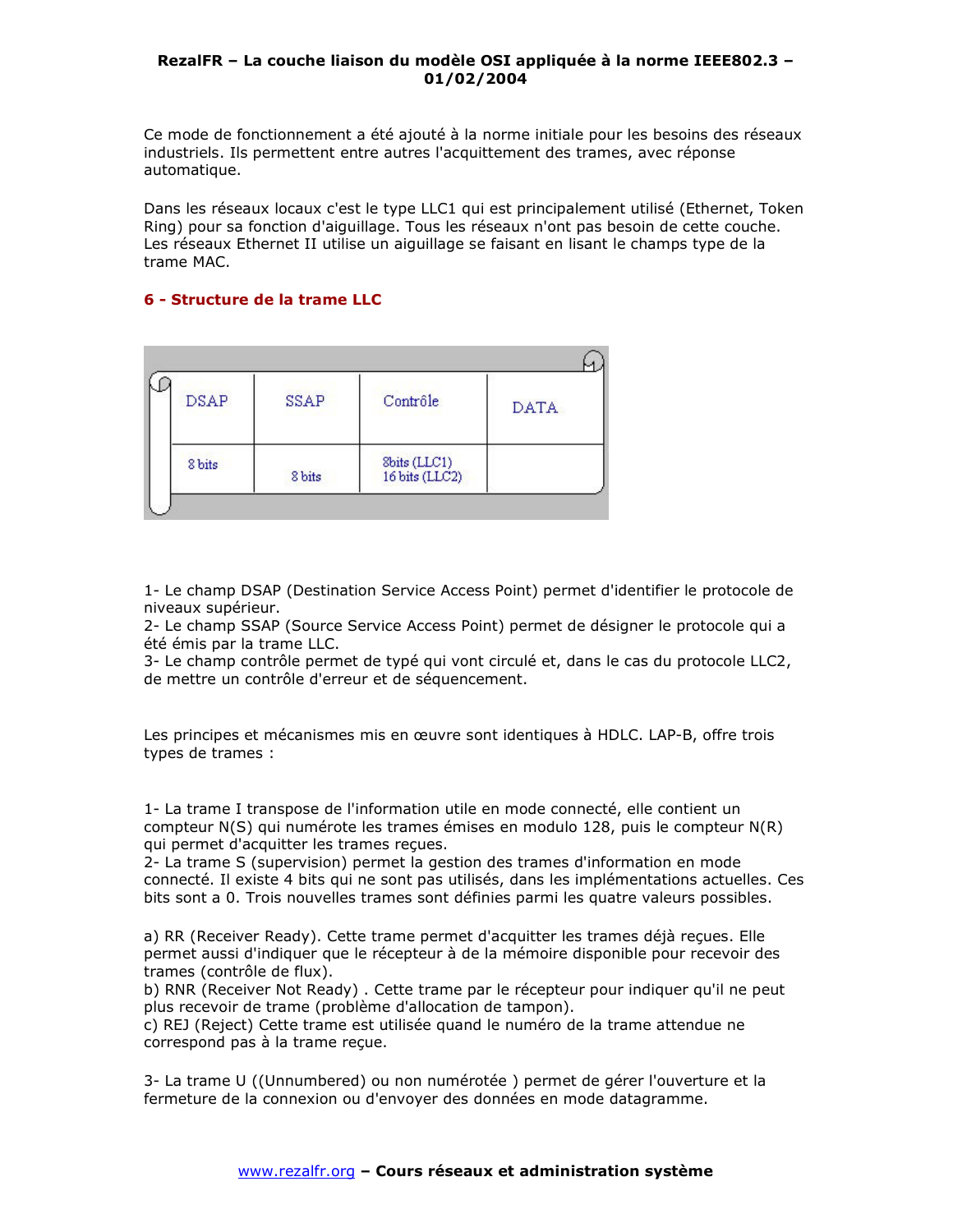Pour le type LLC1 seul des trames U sont disponibles :

| Type              | Description                                                                                    |  |
|-------------------|------------------------------------------------------------------------------------------------|--|
| UП<br>TEST<br>YID | Information non numéroté<br>Contrôle le chemin de transmission<br>Négociation, type de service |  |

Pour le type LLC2 les trames U disponibles sont :

| Type                                                   | Description                                                                              |  |
|--------------------------------------------------------|------------------------------------------------------------------------------------------|--|
| <b>SABME</b><br>UA<br><b>DISC</b><br>DM<br><b>FRMR</b> | Demande de connexion<br>Acquittement<br>Déconnexion<br>Mode déconnecté<br>Rejet de trame |  |

Pour le type LLC2 Les trames S disponibles sont :

| Type                           | Description                                     |  |
|--------------------------------|-------------------------------------------------|--|
| <b>RR</b><br><b>RNR</b><br>REJ | Réception prête<br>Réception non prête<br>Rejet |  |

Les protocoles de niveaux 3 ont été à l'origine développés pour les réseaux Ethernet qui n'utilise pas l'encapsulation LLC (Ethernet II).

Le modèle OSI n'ayant pas été respecté, de plus avec l'encapsulation LLC d'autre problèmes vont se poser :

Les SAP sont codés sur 7 bits, il ne peut y avoir que 128 protocoles au dessus de LLC, ou seulement 64 si l'on ne considère que les adresses globale. L'extraction du champs données va poser des problèmes d'alignement qui vont réduire les performances de la machine puisque la taille de l'entête est de 3 octets sur LLC1.

## $7 - SNAP$

Le protocole SNAP (Sub Network Access Protocol) peut être utilisé pour résoudre ces problèmes.

Il n'effectue aucun traitement sur les données. Il offre simplement une encapsulation supplémentaire qui se place entre la couche de niveaux 3 et la sous-couche LLC. Une entête SNAP fait 5 octets, avec les trois octets d'en-tête de la sous-couche LLC, ce qui fait 8 Octets au total, ça résout donc le problème de l'alignement.

- Les trois premiers octets définissent en principe le code du revendeur fournie par l'IEEE que l'on trouve au début des adresses MAC, ils sont généralement a 0.